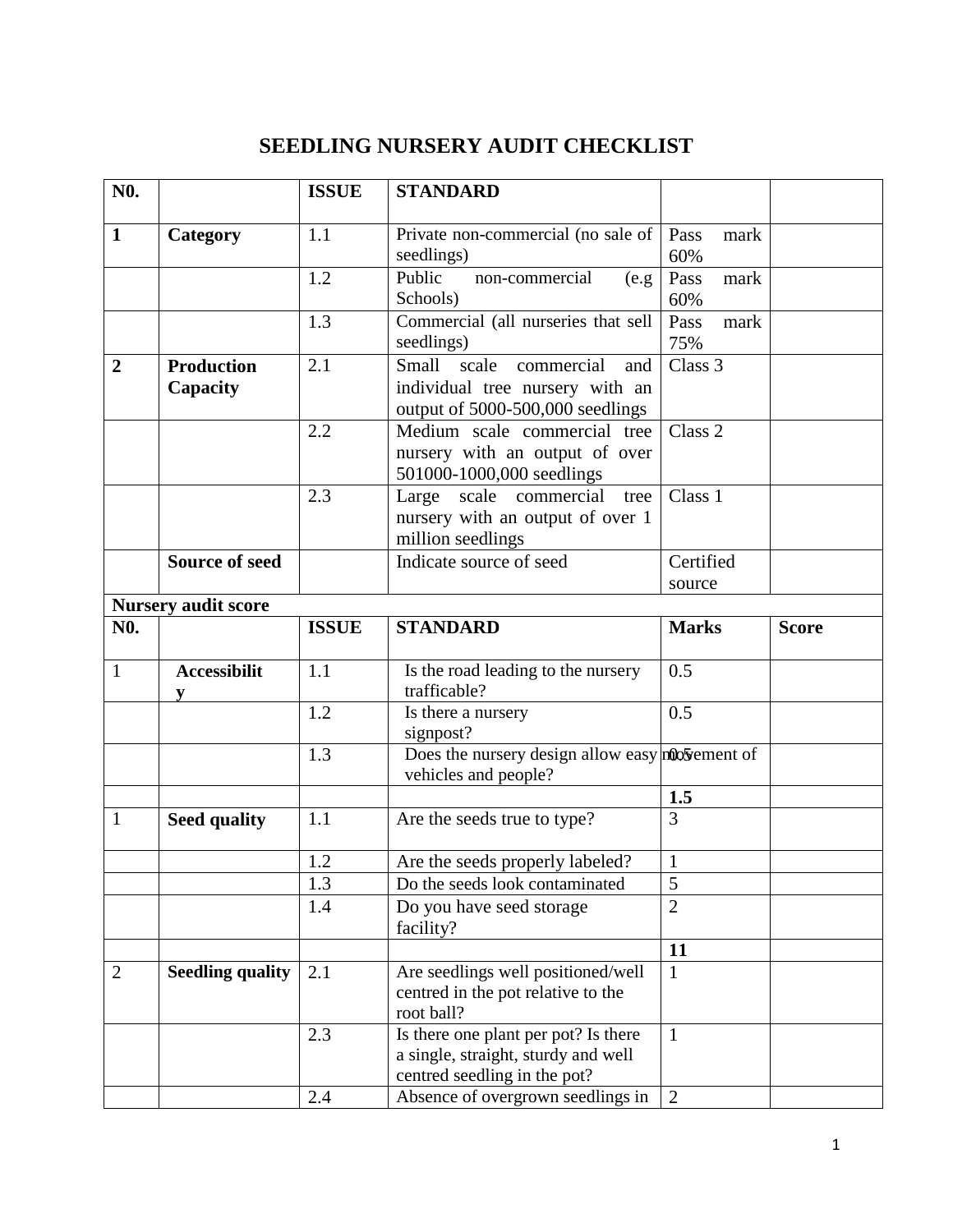|   |                                  |      | the nursery/seedling carried over    |                   |                |                |              |   |
|---|----------------------------------|------|--------------------------------------|-------------------|----------------|----------------|--------------|---|
|   |                                  |      | from the previous season             |                   |                |                |              |   |
|   |                                  | 2.5  | Is there any sign of root            |                   | $\overline{2}$ |                |              |   |
|   |                                  |      | distortions? Are the roots well      |                   |                |                |              |   |
|   |                                  |      | balanced and developed with no       |                   |                |                |              |   |
|   |                                  |      | coiling in the pots? Is there        |                   |                |                |              |   |
|   |                                  |      | satisfactory root plug               |                   |                |                |              |   |
|   |                                  |      | development?                         |                   |                |                |              |   |
|   |                                  | 2.6  | Are the seedlings sorted?            |                   | $\overline{2}$ |                |              |   |
|   |                                  | 2.7  | Is there a good Root: Shoot ratio    |                   | $\overline{2}$ |                |              |   |
|   |                                  |      | $(1:2)$ ? Are ready seedlings having |                   |                |                |              |   |
|   |                                  |      | the shoot twice the root in height?  |                   |                |                |              |   |
|   |                                  | 2.8  | Are the seed or transplant beds      |                   | $\overline{2}$ |                |              |   |
|   |                                  |      | constructed at the recommended       |                   |                |                |              |   |
|   |                                  |      | height (at least 30cm high) to       |                   |                |                |              |   |
|   |                                  |      | facilitate proper root development?  |                   |                |                |              |   |
|   |                                  | 2.9  | Is the nursery weeded? Free from     |                   | $\overline{2}$ |                |              |   |
|   |                                  |      | weeds                                |                   |                |                |              |   |
|   |                                  |      | Are there symptoms of nutrient       |                   | $\overline{2}$ |                |              |   |
|   |                                  |      | deficiencies (Coloration)            |                   |                |                |              |   |
|   |                                  | 2.10 | For nurseries raising, Eucalypts,    |                   | $\overline{2}$ |                |              |   |
|   |                                  |      | Pinus patula, Grevillea robusta,:    |                   |                |                |              |   |
|   |                                  |      | Is transplanting of the germinated   |                   |                |                |              |   |
|   |                                  |      | seedlings (pricking out) to the      |                   |                |                |              |   |
|   |                                  |      | growing beds/pots done with great    |                   |                |                |              |   |
|   |                                  |      | care to prevent deformation of the   |                   |                |                |              |   |
|   |                                  |      | root system?                         |                   |                |                |              |   |
|   |                                  |      |                                      |                   | 24             |                |              |   |
| 3 | <b>Seedling</b><br><b>Health</b> |      |                                      | Level of severity |                |                |              |   |
|   |                                  | 3.1  | there<br>Are                         | $10 - 15$         | $5-9$          | Less           | than         | 5 |
|   |                                  |      | incidences                           | seedlings         | seedlings      |                | seedlings    |   |
|   |                                  |      | of<br>plant                          | affected (1)      | affected (2)   |                | affected (3) |   |
|   |                                  |      | pests<br>of                          |                   |                |                |              |   |
|   |                                  |      | commercial                           |                   |                |                |              |   |
|   |                                  |      | species                              |                   |                |                |              |   |
|   |                                  |      |                                      |                   |                |                |              |   |
|   |                                  |      | Species 1                            |                   |                | 3              |              |   |
|   |                                  |      | Species 2                            |                   |                | $\overline{3}$ |              |   |
|   |                                  |      | Species 3                            |                   |                | $\overline{3}$ |              |   |
|   |                                  |      | Species 4                            |                   |                | 3              |              |   |
|   |                                  |      | Species 5                            |                   |                | $\overline{3}$ |              |   |
|   |                                  |      |                                      |                   |                | 15             |              |   |
|   |                                  | 3.2  | there<br>Are                         |                   |                |                |              |   |
|   |                                  |      | incidences                           |                   |                |                |              |   |
|   |                                  |      | of<br>plant                          |                   |                |                |              |   |
|   |                                  |      | diseases<br>of                       |                   |                |                |              |   |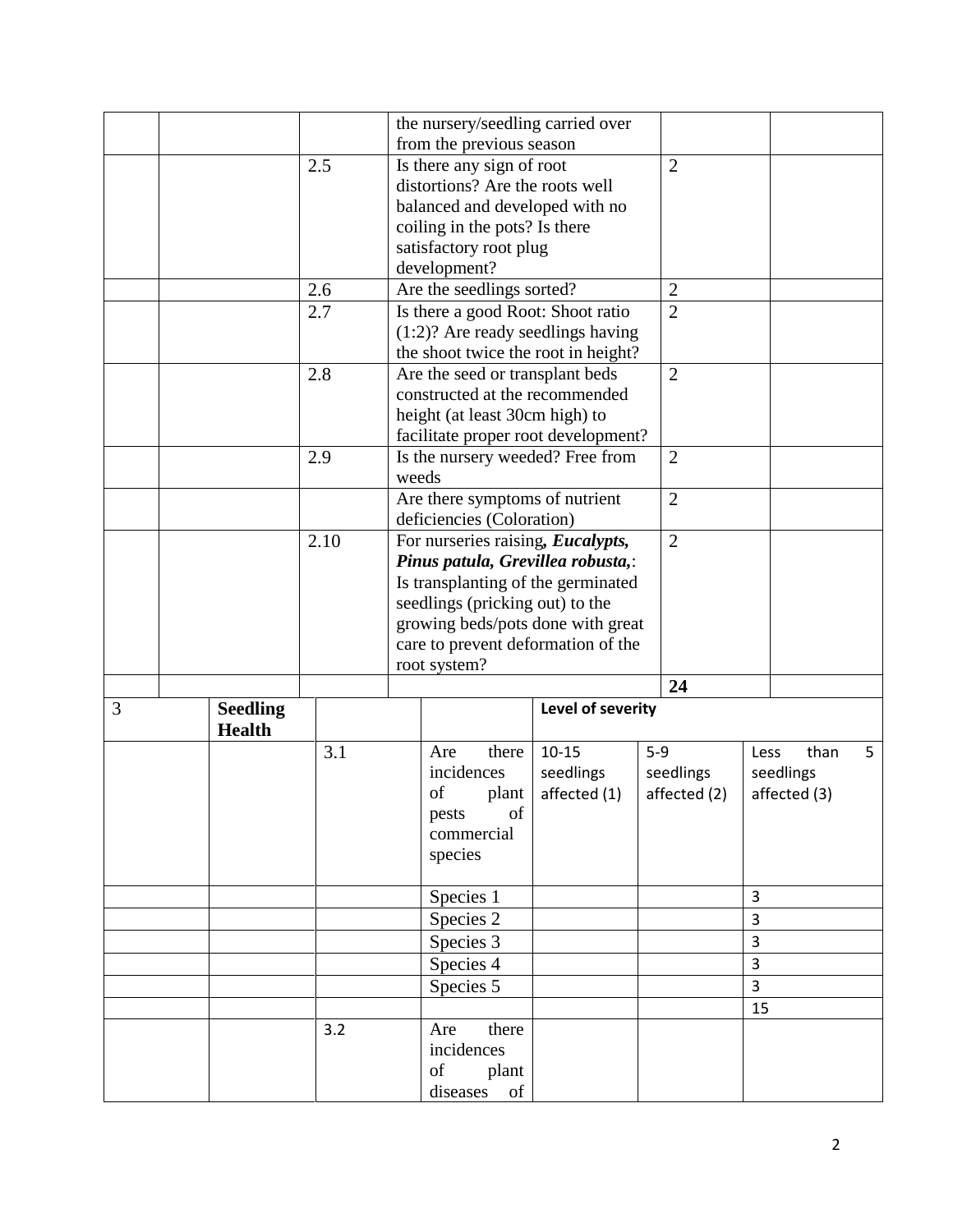|  |     | commercial                 |                |                         |
|--|-----|----------------------------|----------------|-------------------------|
|  |     | species                    |                |                         |
|  |     |                            |                |                         |
|  |     | Species 1                  |                | 3                       |
|  |     | Species 2                  |                | 3                       |
|  |     | Species 3                  |                | 3                       |
|  |     | Species 4                  |                | $\overline{\mathbf{3}}$ |
|  |     | Species 5                  |                | 3                       |
|  |     |                            |                | 15                      |
|  | 3.3 | For<br>any                 | $\overline{2}$ |                         |
|  |     | pests<br>were              |                |                         |
|  |     | they                       |                |                         |
|  |     | reported<br>to             |                |                         |
|  |     | relevant                   |                |                         |
|  |     | authorities                |                |                         |
|  |     | (KEFRI) and                |                |                         |
|  |     | appropriate                |                |                         |
|  |     | preventive                 |                |                         |
|  |     | and control                |                |                         |
|  |     | measures                   |                |                         |
|  |     | taken?                     |                |                         |
|  | 3.4 | For<br>any                 | $\overline{2}$ |                         |
|  |     | diseases,                  |                |                         |
|  |     | they<br>were               |                |                         |
|  |     | reported<br>to<br>relevant |                |                         |
|  |     | authorities                |                |                         |
|  |     | (KEFRI) and                |                |                         |
|  |     | appropriate                |                |                         |
|  |     | preventive                 |                |                         |
|  |     | and control                |                |                         |
|  |     | measures                   |                |                         |
|  |     | taken?                     |                |                         |
|  | 3.5 | there<br>Are               | $\overline{2}$ |                         |
|  |     | any                        |                |                         |
|  |     | management                 |                |                         |
|  |     | system,                    |                |                         |
|  |     | knowledge                  |                |                         |
|  |     | or effort to               |                |                         |
|  |     | control pest               |                |                         |
|  |     | and diseases               |                |                         |
|  |     |                            |                | 36                      |

| <b>Seedling care</b><br>4.1 |     | Are young seedlings put under shade |  |
|-----------------------------|-----|-------------------------------------|--|
| and<br>maintenance          |     | after pricking out?                 |  |
|                             | 4.2 | Are the seedling well watered       |  |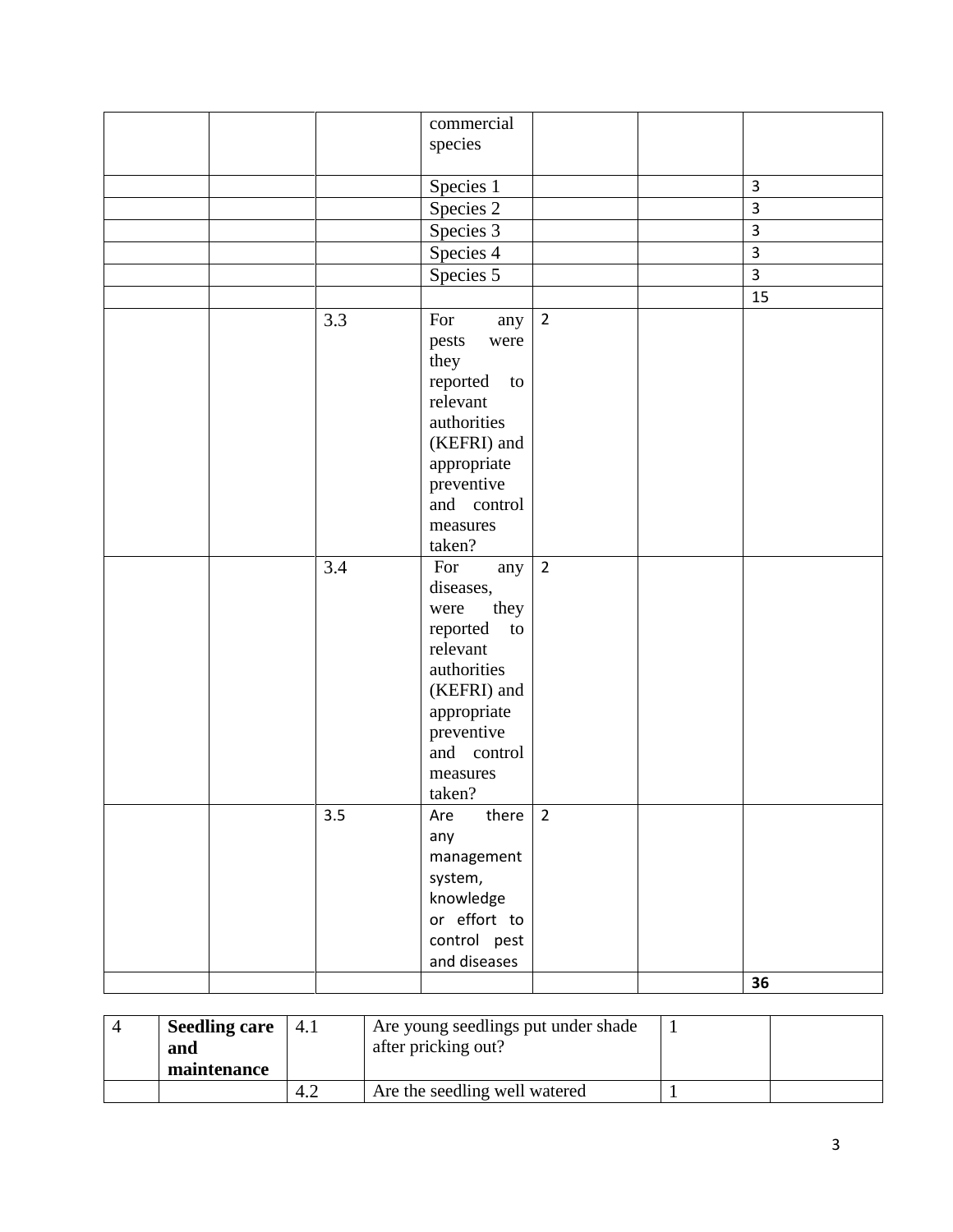|                |                                 | 4.3 | Is root pruning done frequently?                                       | $\mathbf{1}$            |
|----------------|---------------------------------|-----|------------------------------------------------------------------------|-------------------------|
|                |                                 | 4.4 | Is the nursery weeded? Free from                                       | $\mathbf{1}$            |
|                |                                 |     | weeds                                                                  |                         |
|                |                                 | 4.5 | Is hardening up properly done                                          | 1                       |
|                |                                 |     |                                                                        | $\overline{\mathbf{5}}$ |
| 5              | <b>Record</b>                   | 5.1 | Are seed and seedling purchase                                         | 0.5                     |
|                | <b>Keeping</b>                  |     | records kept up to date? E.g. (date of                                 |                         |
|                |                                 |     | receipt, supplier, species, Lot No. etc.)                              |                         |
|                |                                 | 5.2 | Are seed sowing and germination<br>records/data recorded?              | 0.5                     |
|                |                                 | 5.3 | Are financial transactions recorded?                                   | 0.5                     |
|                |                                 |     | Payment vouchers, receipts, invoices<br>etc?                           |                         |
|                |                                 | 5.4 | Are activity records kept to date?                                     | 0.5                     |
|                |                                 | 5.5 | Are fertilizers, pesticides and                                        | 0.5                     |
|                |                                 |     | fungicides used recorded?                                              |                         |
|                |                                 | 5.6 | Are pest and diseases incidence<br>records made                        | 0.5                     |
|                |                                 | 5.7 | Are there records of the nursery stock                                 | 0.5                     |
|                |                                 | 5.8 | Do they have an upto date visitors<br>book                             | 0.5                     |
|                |                                 |     |                                                                        | $\overline{\mathbf{4}}$ |
| 6              | <b>Nursery beds</b>             | 6.1 | Are the beds well aligned in the East-<br>West direction?              | 0.5                     |
|                |                                 | 6.2 | Are the beds constructed at the<br>recommended height and width?       | 0.5                     |
|                |                                 | 6.3 | Is each bed clearly labelled with                                      | 0.5                     |
|                |                                 | 6.4 | species and sowing details?<br>Are the beds partitioned for easy stock | 0.5                     |
|                |                                 |     | taking as well as maintenance?                                         |                         |
|                |                                 | 6.5 | Is shade provided to the seedlings?                                    | 0.5                     |
|                |                                 | 6.6 | Are the beds free of weeds?                                            | 0.5                     |
|                |                                 |     |                                                                        | $\overline{\mathbf{3}}$ |
| $\overline{7}$ | Growing<br>media and<br>potting | 7.1 | Are pots used of the recommended<br>sizes                              | 0.5                     |
|                |                                 | 7.2 | Do the tubes have perforations to<br>allow for excess drainage?        | 0.5                     |
|                |                                 | 7.3 | Is the media freely draining?                                          | 0.5                     |
|                |                                 | 7.4 | Is the media cohesive for transport?                                   | 0.5                     |
|                |                                 | 7.5 | Is the soil ball around the roots stable?                              | 0.5                     |
|                |                                 |     |                                                                        | 2.5                     |
| 8              | <b>General</b>                  | 8.1 | Is the nursery and its surrounding                                     | $\mathbf{1}$            |
|                | <b>Nursery</b>                  |     | clean and tidy?                                                        |                         |
|                | hygiene/neatn                   |     |                                                                        |                         |
|                | ess                             |     |                                                                        |                         |
|                |                                 | 8.2 | Is there a rubbish pit? Is Waste/Refuse                                |                         |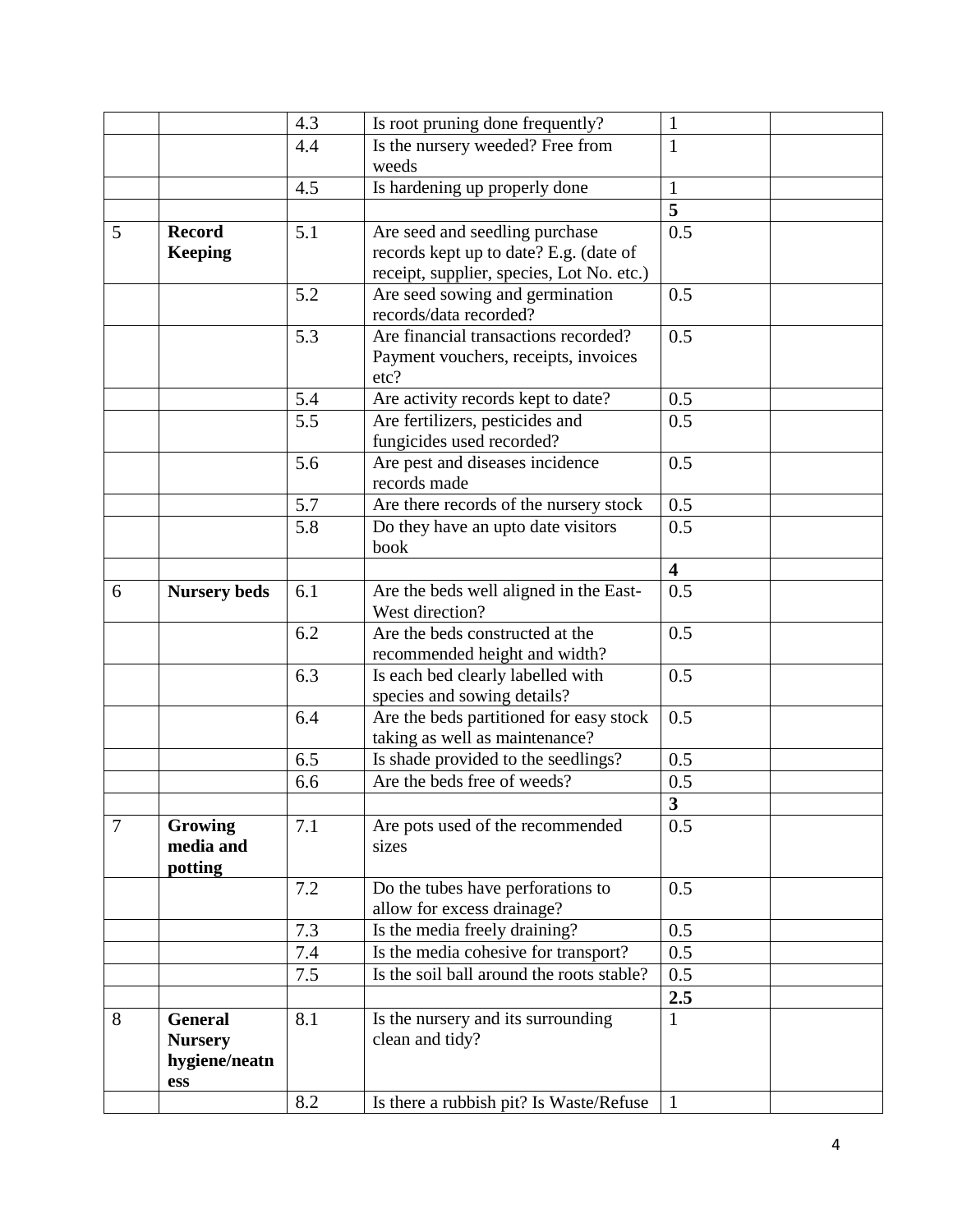|    |                      |      | disposed of in an appropriate manner?                                     |                         |
|----|----------------------|------|---------------------------------------------------------------------------|-------------------------|
|    |                      | 8.3  | Is the nursery well drained?                                              | $\mathbf{1}$            |
|    |                      |      |                                                                           | $\overline{\mathbf{3}}$ |
| 9  | <b>Environment</b>   | 9.1  | Are there alternative /innovative                                         | 0.5                     |
|    |                      |      | potting materials used in the nursery                                     |                         |
|    |                      | 9.2  | Are the potting materials disposed off                                    | 0.5                     |
|    |                      |      | in an appropriate manner? Does the                                        |                         |
|    |                      |      | nursery recycle, re-use or bury old                                       |                         |
|    |                      |      | polythene pots?                                                           |                         |
|    |                      |      |                                                                           |                         |
|    |                      |      |                                                                           |                         |
|    |                      | 9.3  | Are there no signs of erosion in the                                      | 0.5                     |
|    |                      |      | nursery?                                                                  |                         |
|    |                      |      |                                                                           | 1.5                     |
| 10 | <b>Water quality</b> | 10.1 | Is the water used clean and clear of                                      | 0.5                     |
|    | & quantity           |      | suspensions?                                                              |                         |
|    |                      | 10.2 | Are there adequate water storage                                          | 0.5                     |
|    |                      |      | facilities?                                                               |                         |
|    |                      | 10.3 | Does the nursery have a reliable water                                    | 0.5                     |
|    |                      |      | source?                                                                   |                         |
|    |                      | 10.4 | Do they use the right watering                                            | 0.5                     |
|    |                      |      | equipments/tools?                                                         |                         |
|    |                      |      |                                                                           | $\boldsymbol{2}$        |
| 11 | <b>Nursery</b>       | 11.1 | Is there a fence to protect the nursery                                   | $\mathbf{1}$            |
|    | protection           |      | from animals and other intruders?                                         |                         |
|    |                      | 11.2 | Is the nursery protected from wind                                        | $\mathbf{1}$            |
|    |                      |      | damage?                                                                   |                         |
|    |                      | 11.3 | Does the nursery quarantine plants                                        | $\mathbf{1}$            |
|    |                      |      | from other nurseries? Is there isolation                                  |                         |
|    |                      |      | from other plants?                                                        | $\mathbf{3}$            |
|    | Workers'             |      |                                                                           |                         |
| 12 | welfare              | 12.1 | Are workers provided with appropriate<br>clothing and Personal Protective | 0.5                     |
|    |                      |      | Equipment (PPE)?                                                          |                         |
|    |                      | 12.2 | Is drinking water provided?                                               | 0.5                     |
|    |                      | 12.3 | Are workers provided with a shade to                                      | 0.5                     |
|    |                      |      | carry out some operations?                                                |                         |
|    |                      | 12.4 | Is ergonomics taken into consideration                                    | 0.5                     |
|    |                      |      | in the working environment?                                               |                         |
|    |                      | 12.5 | Is there a toilet for workers and other                                   | 0.5                     |
|    |                      |      | nursery visitors?                                                         |                         |
|    |                      | 12.6 | Is there a complete(well-stocked) First                                   | 0.5                     |
|    |                      |      | Aid kit at the nursery                                                    |                         |
|    |                      | 12.7 | Is there a trained First Aider with valid                                 | 0.5                     |
|    |                      |      | training certificates?                                                    |                         |
|    |                      | 12.8 | Are employment contracts available                                        | 0.5                     |
|    |                      |      | for employees? Is a signed copy of the                                    |                         |